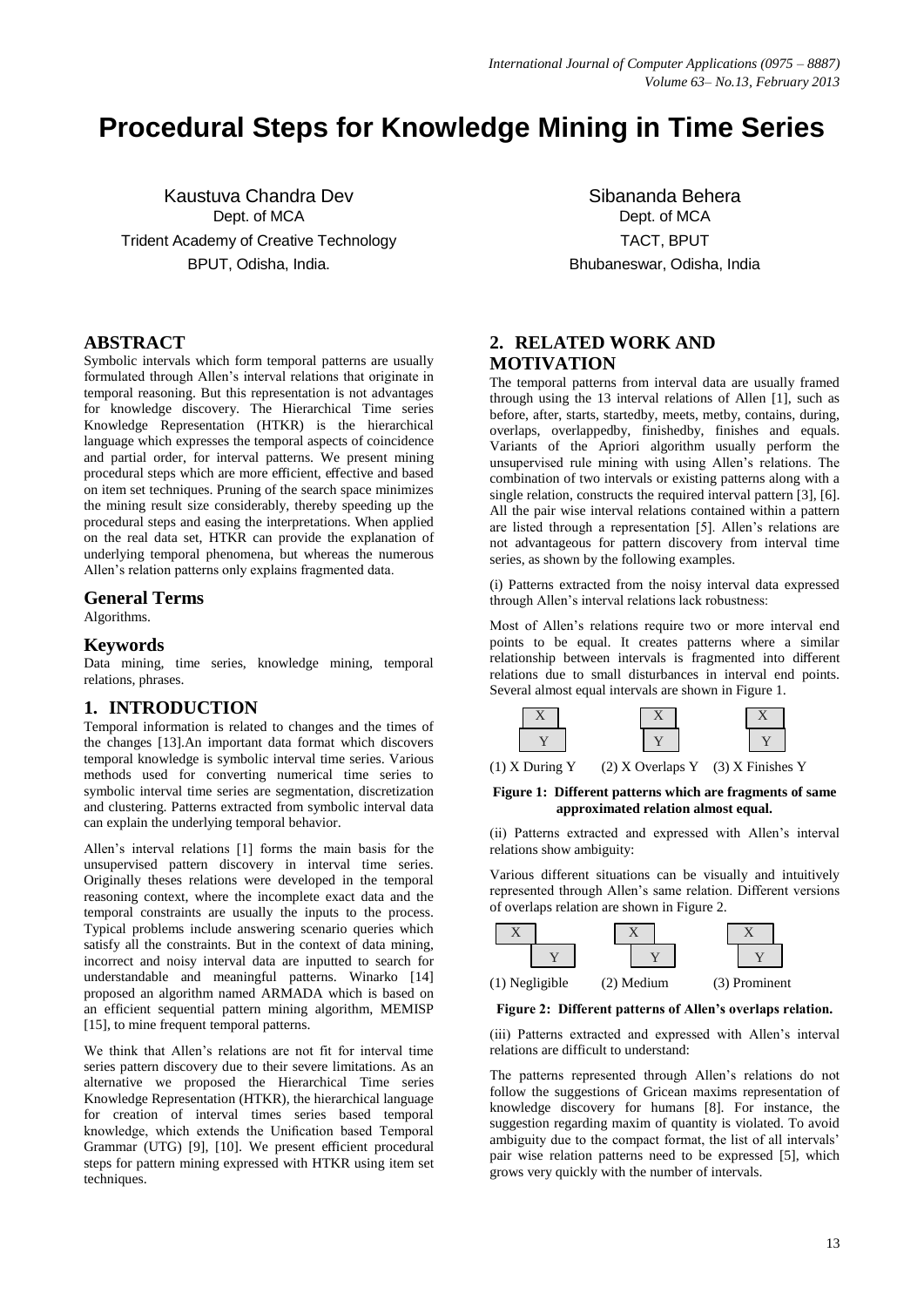Ultsch had proposed the UTG [9], [10], which is a hierarchical pattern language for the temporal knowledge discovery, and he had also implemented it [4]. Temporal abstraction is increased through each level of the hierarchy. Events and Sequences form the core element of the patterns. Almost simultaneous intervals are described by Events while the total orders of the events are described by Sequences. The UTG is comparatively more robust than Allen's relations, but the later are more expressible [7],[17]. The UTG's hierarchical structure offers new relevant feedback possibilities during the process of knowledge discovery and result analysis [10]. In order obtain a temporal description of the multivariate data, basic temporal abstractions (extracted from each variable in the previous step) are combined to form complex temporal patterns. For example, a domain expert may want to describe a pattern in a time series data such as: "an increase in variable X is followed by a decrease in variable Y". This is the idea behind the temporal abstraction framework of Shahar [16]. These core ideas are extended in HTKR to achieve greater robustness and ability to express.

## **3. REPRESENTING KNOWLEDGE IN TIME SERIES**

Temporal knowledge present in the interval data is expressed through the hierarchical language HTKR. Each level describes the duration, coincidence and partial order temporal aspects successively.

Let Σ be a collection of finite set of symbols *s*.

Definition 1. A symbolic time interval is a set consisting of {*s*, *start*, *end*} where s  $\in \Sigma$ , pair {*start*, *end*} is a time interval, *start*  $\leq$  *end*, {*start*, *end*}  $\in$  *T* X *T* i.e. *T*<sup>2</sup> and

 $T = \{1, 2 \dots n\}$  and  $N \supset \{1, 2 \dots n\}.$ 

Definition 2. Time interval {*start*, *end*} ⊆ {*start'*, *end'*} if *start'* ≤ *start* and *end'* ≤ *end* and

time interval  $\{start, end\} = \{start', end'\}$  if *start'* = *start* and  $end' \equiv end$ 

Definition 3. A symbolic interval duration is denoted as *duration* ({*start, end}*) = *end* – *start* +1.

Definition 4. Two time intervals {*start*, *end*}and {*start'*, *end'*  } overlap if {*start*, … *end* } ∩ {*start'*, … *end'* } ≠ ∅.

Tones basically represent duration in HTKR, which consists of a label, a symbol and a symbolic interval series. Chords are the simultaneously occurring tones, which represent coincidence.

Definition 5. A chord pattern *C* describes a time interval where *t* chords coincide, for  $t > 0$ .

Definition 6. Chord *C<sup>i</sup>* describes a superset coincidence of tones from  $C_j$ , then  $C_i \supset C_j$ .

Definition 7. The merged chord of  $C_i$  and  $C_j$  is denoted as  $C_i U$ *Cj* .

Definition 8. The numbers of tones that coincide are |*C*|.

Definition 9. The support of a chord  $Support_d(C)$  is the maximal observation intervals having minimum duration of *d*.

Definition 10. The chord  $C_i$  is marginally closed w.r.t. a threshold  $tr$   $(tr < 1)$  if no super chords exist with approximately same support.  $\forall C_j \supset C_i$ , [*Support* (*C<sub>j</sub>*) / *Support*  $(C_i)$ ] < 1 – *tr*.

Phrases are formed by the collection of several chords connected through a partial order.

Definition 11. A phrase pattern is a partial order of *p* chords  $(p > 1)$ , starting with the first chord and ending with the last chord and no overlapping is allowed within the chords of a phrase.

Definition 12. Phrase *P<sup>i</sup>* describes partial order of the superset of the chords of  $P_j$ , then  $P_i \supset P_j$ , and the same partial order exists for all common chords.

Definition 13. The support of a phrase *Support* (*P*) is the number of observations.



**Figure 3: Summarizing overlapping tones in chords**



**Figure 4: Partial order of chords within phrase.**

## **4. HIERARCHICAL TIME SERIES KNOWLEDGE MINING**

We discuss the procedural steps for mining the coincidence and the partial order from a given symbolic interval data.

#### **4.1 Coincidence mining**

A set of tones, forming the chords, act as input for the coincidence mining process. A chord is taken into consideration only when there is a coincidence of *Sizemin* different tones having a minimum duration of *d*. A chord is considered as frequent only if the total duration of all the intervals where it has been considered, is greater than the minimum support *Supportmin*. Thus the mining process involves selection of a subset from all the tones and comparison with all the super chords to find margin closed chords. Since it is similar to the mining of closed frequent item sets, we therefore follow the CHARM [12] algorithm.

Algorithm 4.1 applies a depth first search method for finding the margin closed chords. It consists of repetitive recursive steps, involving a prefix chord *Chordprefix* and the set of super chords *Superchords*. The algorithm is initially started by taking an empty chord and all trivial frequent chords as anticipated extensions. All combinations of the super chords from *Superchords* extends the prefix chord *Chordprefix*. The initial super chord extension by *Chord<sup>i</sup>* is stored in a variable *Chord<sup>i</sup> '*. The minimum support factor filters the extensions along with another chord *Chord<sup>j</sup>* . The idea of support comparison between the super chord (*Chord<sup>i</sup> '* U *Chord<sup>j</sup>* ) and both the individual sub chords  $Chord_i'$  and  $Chord_j$  forms the core calculation part of the algorithm. Its conditions are based on the generalized view of the four item set properties [12]. The addition of the current chord *Chord<sup>i</sup> '* to the set of margin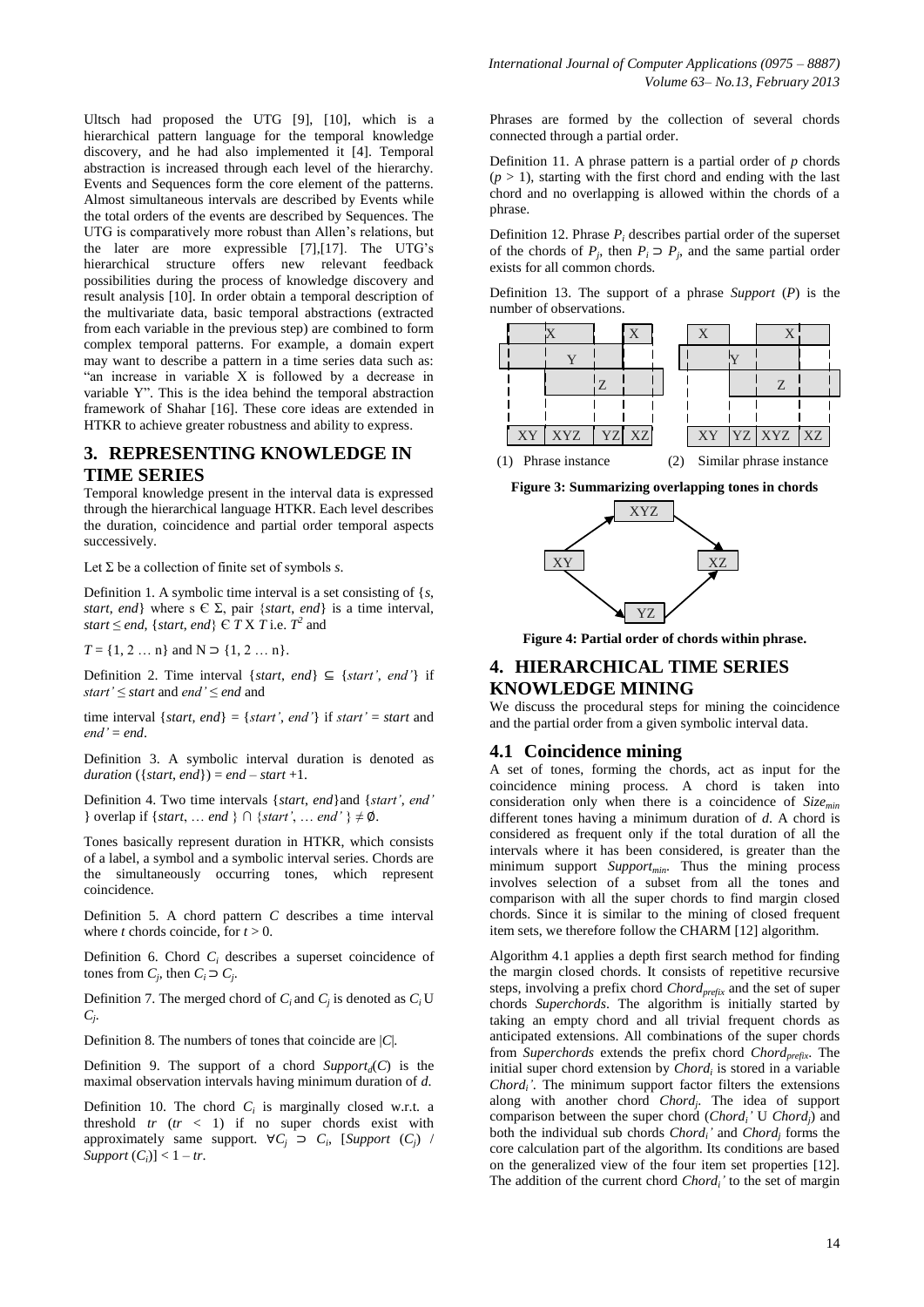closed chords occurs, only if none of the previously found margin closed chords subsumes it. The recursion continues with the super chords *Superchords'* of current chord *Chord<sub>i</sub>*<sup>'</sup> until the maximum chord size is reached. The process stops when set of extensions *Superchords* becomes empty.

CHARM algorithm [12] scales up linearly with the quantity of transactions, and this algorithm also follows that behavior. The minimum chord duration *d* has to be carefully chosen w.r.t. the application domain and should be long enough for the consideration of coincidence. The number of chords retrieved is directly controlled by the minimum support (*Supportmin*) and the margin closedness threshold (*threshold*). Thus the upper ranges of these parameters are provided and the algorithm tries to slowly squeeze these values, if the previous found results need refinement.

#### **Algorithm 4.1 Mining margin closed chords using DFS** Input

The set of given tones *Tones*

- The minimum duration of the chords *d*
- The minimum support of the chords *Upper\_Supportmin* (only upper range is provided) The minimum size of the chord *Sizemin*
- The maximum size of the chord *Sizemax*
- The margin closedness threshold *Upper\_threshold*
	- (only upper range is provided)

Output

The set of margin closed chords *Return*

Algorithm

- 1. *Supportmin* = *Upper\_Supportmin*
- and *threshold* = *Upper\_threshold*
- 2. Loop
- 3. Update *Supportmin*
- 4. Loop
- 5. Update *threshold*
- 6. *Superchords* = { $tCTones|Support_{min} \leq Support(t)$ }
- 7. *Return* =Extension (∅,*Superchords*,∅,*Supportmin*, *threshold*)
- 8. If *Return* is already refined then
- 9. Output *Return* and Stop
- 10. End If
- 11. Decrement *threshold* by 0.1
- 12. End Loop
- 13. Decrement *Supportmin* by 0.01
- 14. End Loop

Algorithm

- Extension (*Chordprefix*, *Superchords*, *Supportmin*, *threshold*)
- 1. Loop for each *Chord<sub>i</sub>*  $\in$  *Superchords*<br>2. *Chord<sub>i</sub>*  $\neq$  Concat *(Chord<sub>orefix</sub>, Chording*)
- 2. *Chord<sub>i</sub>*' = Concat (*Chord<sub>prefix</sub>*, *Chord<sub>i</sub>*) *Superchords'* = ∅
- 3. Loop for each *Chord<sup>j</sup>* Є *Superchords* and i < j
- 4. If *Support<sup>d</sup>* (Union(*Chord<sup>i</sup> '*,*Chord<sup>j</sup>* )) >= *Supportmin*
- 5. If  $\text{Support}_d(\text{Union}(Chord_i', Chord_j)) \geq 1$  threshold Max(*Support<sup>d</sup>* (*Chord<sup>i</sup> '*), *Support<sup>d</sup>* (*Chord<sup>j</sup>* ))
- 6. *Chord<sub>i</sub>*' = Union(*Chord<sub>i</sub>*</sub>', *Chord<sub>j</sub>*) *Superchords* = Diff(*Superchords*, *Chord<sup>j</sup>* )
- 7. Else If  $Support_d(Union(Chord_i', Chord_j)) \geq 1$  *threshold Support<sup>d</sup>* (*Chord<sup>i</sup> '*)
- and  $\frac{Support_d(Union(Chord_i', Chord_j))}{\sqrt{1 threshold}}$ *Support<sup>d</sup>* (*Chord<sup>j</sup>* )
- 8. *Chord<sub>i</sub>*' = Union(*Chord<sub>i</sub>*', *Chord<sub>j</sub>*)
- 9. Else If  $Support_d(Union(Chord_i', Chord_j)) < 1$  threshold *Support<sup>d</sup>* (*Chord<sup>i</sup> '*)

and  $\frac{Support_d(Union(Chord_i', Chord_j))}{\geq} 1$ -threshold *Support<sup>d</sup>* (*Chord<sup>j</sup>* )

10. *Superchords'* =Union(*Superchords'*, Union(*Chordi'*, *Chordj*)) *Superchords* = Diff (*Superchords*, *Chord<sup>j</sup>* )

- 11. Else
	- *Superchords'* = Union(*Superchords'*, Union(*Chordi'*, *Chordj*))
- 12. End If
- 13. End If
- 14. End Loop
- 15, If  $|Chord_i'| \geq \text{Support}_{\text{min}}$  and ∀*Chord* Є *Return* with *Chord<sup>i</sup> '* ⊆ *Chord, Support<sup>d</sup>* (*Chord*)

$$
\frac{Support_d(Chord_i)}{Support_d(Chord_i)} < 1 - threshold
$$
\n
$$
16. \quad Return = Union(Return, Chord_i')
$$

- 17. End If
- 
- 18. If  $|Chord_i'| < Support_{max}$  then 19. *Return* = Extension(*Chordi'*, *Superchords'*, *Supportmin*, *threshold*)
- 20. End If
- 21. End Loop.

## **4.2 Partial order mining**

Phrases describe the partial order of time intervals. The steps for margin closed phrases mining are similar to the steps for closed partial order mining [2].

Algorithm 4.2 tries to find margin closed phrases. The item set interval series are first formed from the interval sequences. For each interval having minimum duration *dmin* where no changes of chords occur, it creates one item set, which contains all currently active chords' symbols. Shorter sub series are formed by creating a sequence of intervals from a single item set interval series. Next the standard closed sequence mining algorithm CLOSPAN [11], can be used with a restriction which excludes overlapping chords. This results in obtaining pairs (*CSpattern*, *TWindow*) i.e. closed sequential pattern *CSpattern* in transaction window *TWindow*. In the margin closed partial orders' mining the pairs, formed consist of set of *CSpattern* and the transaction list where they all occur, are needed to be maximal. Partial order is then converted from each group of closed sequences. Again the algorithm is controlled by the minimum duration (*dmin*) and the margin closedness threshold (*threshold*). Thus the upper ranges of these parameters are again provided and the algorithm tries to slowly squeeze these values, if the previous found results need refinement. The required conditions for the conversion of the set of sequences into partial order form the last step of the algorithm [2], which ultimately constructs the final phrases representation.

#### **Algorithm 4.2 Finding margin closed phrases** Input

- A set of chords *Chords*
- Chords' minimum duration in phrase *Upper\_dmin* (only upper range is provided)
- The minimum support of the phrase *Supportmin* (default value is 1)
- The minimum size length in phrase *Sizemin*
- The margin closedness threshold *Upper\_threshold*
- (only upper range is provided)
- Transaction Window

$$
Window = \{(CSpatten_i, e_i) | i=1... w\}
$$

**Output** 

 A set of phrases Algorithm

1. *dmin* = *Upper\_dmin* and *threshold* = *Upper\_threshold*

2. Loop

- 
- 3. Update  $d_{min}$ <br>4. Loop 4. Loop
- 5. Update *threshold*
- 6. *Chords* conversion to item set interval series by using *dmin*